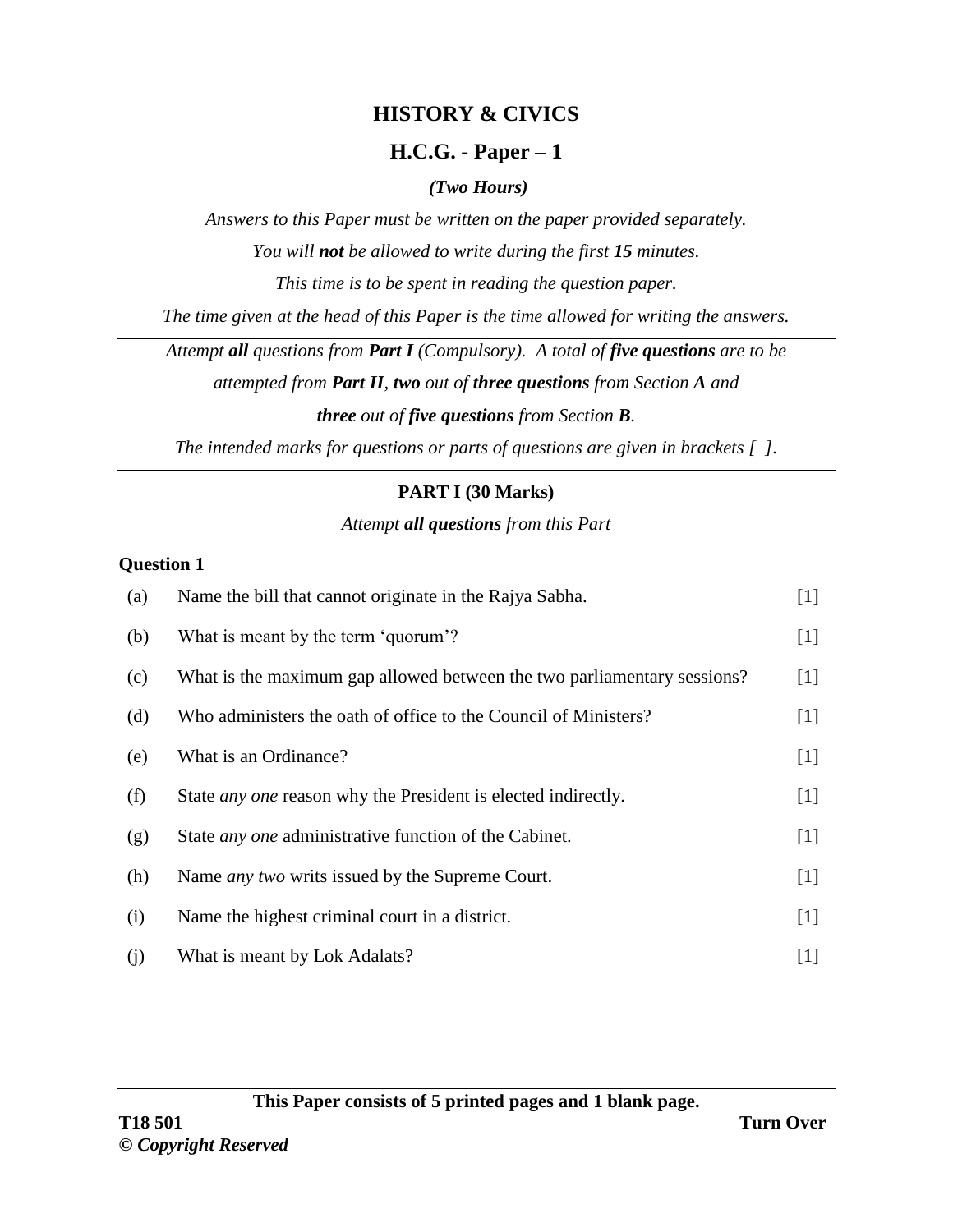| (a) | Mention <i>any two</i> economic factors responsible for the growth of nationalism in<br>India. | $\lceil 2 \rceil$ |
|-----|------------------------------------------------------------------------------------------------|-------------------|
| (b) | Name the two Presidents under whom the first two sessions of the Indian                        | $\lceil 2 \rceil$ |
|     | National Congress were held.                                                                   |                   |
| (c) | Name the nationalist who said, 'Swaraj is my birthright and I shall have it'.                  | $\lceil 2 \rceil$ |
|     | State <i>any one</i> of his contributions to the National Movement.                            |                   |
| (d) | State <i>any two</i> objectives of the Muslim League.                                          | $[2]$             |
| (e) | State <i>any two</i> causes that led to the Civil Disobedience Movement in 1930.               | $[2]$             |
| (f) | Name the last Viceroy of India. State <i>any one</i> of the provisions of the Indian           | $\lceil 2 \rceil$ |
|     | Independence Act of 1947.                                                                      |                   |
| (g) | Give <i>any two</i> similarities between the ideologies of Nazism and Fascism.                 | $\lceil 2 \rceil$ |
| (h) | Name the countries that formed the Axis Bloc, during World War II.                             | $[2]$             |
| (i) | Give the full form of UNESCO.                                                                  | $[2]$             |
| (j) | State <i>any two</i> principles of ' <i>Panchsheel</i> ' in the Non-Aligned Movement.          | $[2]$             |

# **PART II (50 Marks) SECTION A**

#### *Attempt any two questions from this Section*

#### **Question 3**

With reference to the Union Parliament, answer the following questions:

- (a) How many members may be nominated to the Lok Sabha and the Rajya Sabha? Give one reason as to why they may be nominated to the Lok Sabha. [3]
- (b) Mention *any three* qualifications required for a member to be elected to the Lok Sabha. [3]
- (c) What is meant by the term 'Session'? Name the *three* Sessions of the Union Parliament. [4]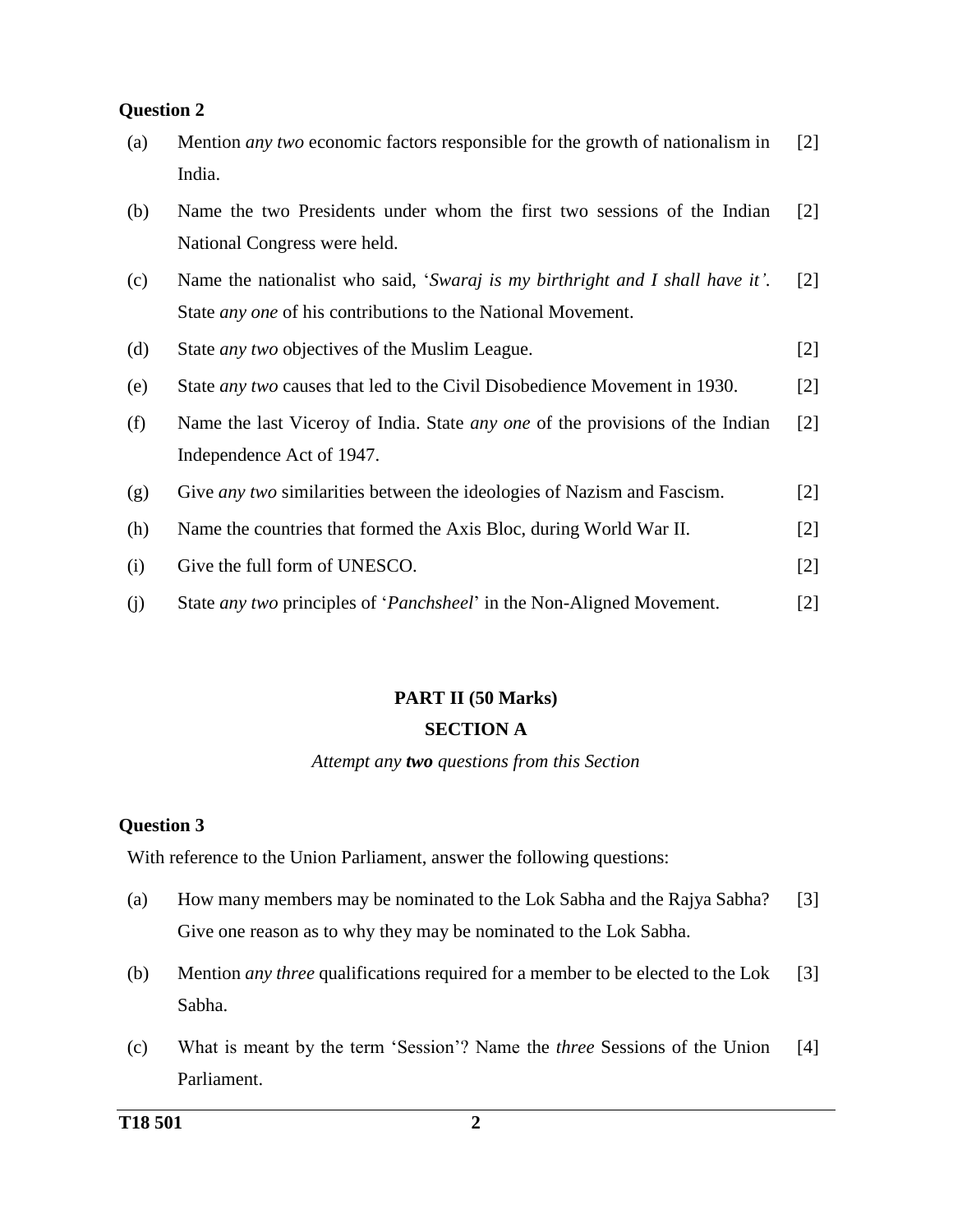The President and the Vice-President are part of the Union Executive.

In this context, answer the following questions:

- (a) State *any three* qualifications required for a candidate to be elected as the Vice-President of India. [3]
- (b) State the *three* functions of the Vice-President. [3]
- (c) Explain briefly *any two* Legislative and *any two* Executive powers of the President. [4]

## **Question 5**

Our Judicial system has a Supreme Court at its Apex, followed by the High Court and other subordinate Courts. In the light of this statement, explain the following:

- (a) *Any three* types of cases in which the Supreme Court exercises its Original Jurisdiction. [3]
- (b) *Any three* ways by which the Constitution ensures the Independence of the Judiciary. [3]
- (c) 'Advisory' and 'Revisory' Jurisdiction of the Supreme Court. [4]

## **SECTION B**

## *Attempt any three questions from this Section*

## **Question 6**

Numerous causes gave rise to the First War of Independence and its consequences led to several changes in the British Government in India. In this context, answer the following:

| (a) | Explain <i>any three</i> political causes of the Revolt of 1857.                   | $\lceil 3 \rceil$ |
|-----|------------------------------------------------------------------------------------|-------------------|
| (b) | Briefly explain the immediate cause of the Great Revolt.                           | $\lceil 3 \rceil$ |
| (c) | State <i>any four</i> changes in the administration of the British Government as a | [4]               |

consequence of the Revolt.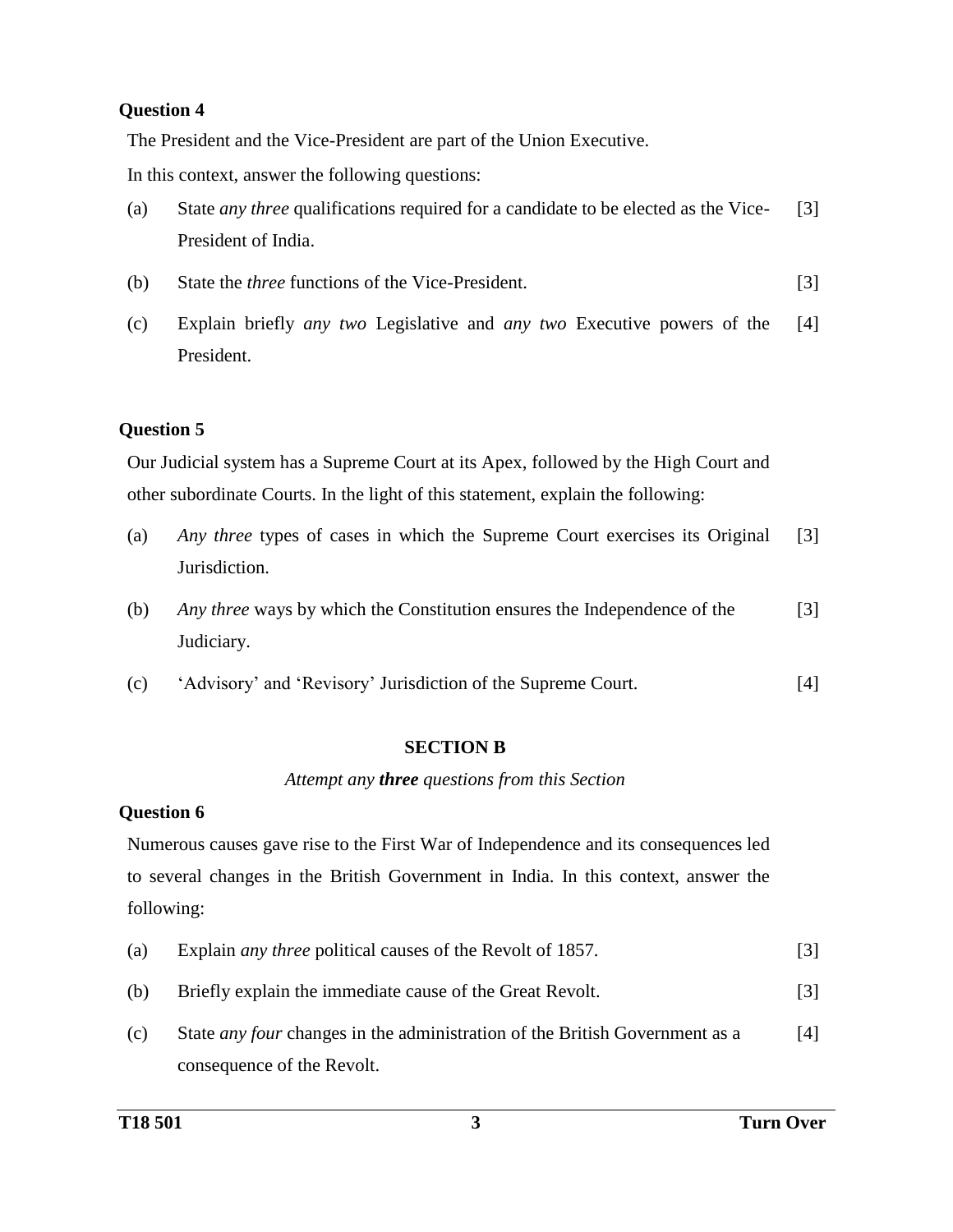The Quit India Resolution in 1942 was one of the final calls given by Gandhi for the British to leave India. Moving towards Independence, Lord Mountbatten's Plan was significant. In this context, answer the following:

- (a) State two reasons for the launching of the Quit India Movement. [3]
- (b) Give *any three* effects of the Quit India Movement launched by Gandhi in 1942 that was significant to the last phase of the National Movement of India. [3]
- (c) Give *any four* clauses of the Mountbatten Plan of 1947. [4]

## **Question 8**

Study the picture given below and answer the following questions:



| (a) | Identify the leader given in the picture.                                 |     |
|-----|---------------------------------------------------------------------------|-----|
|     | Name the Political party and the Military Organisation that he formed.    |     |
| (b) | State <i>any three</i> objectives of the Political party that he founded. | [3] |
|     |                                                                           |     |

(c) Mention *any four* objectives of the Military Organisation that he formed. [4]